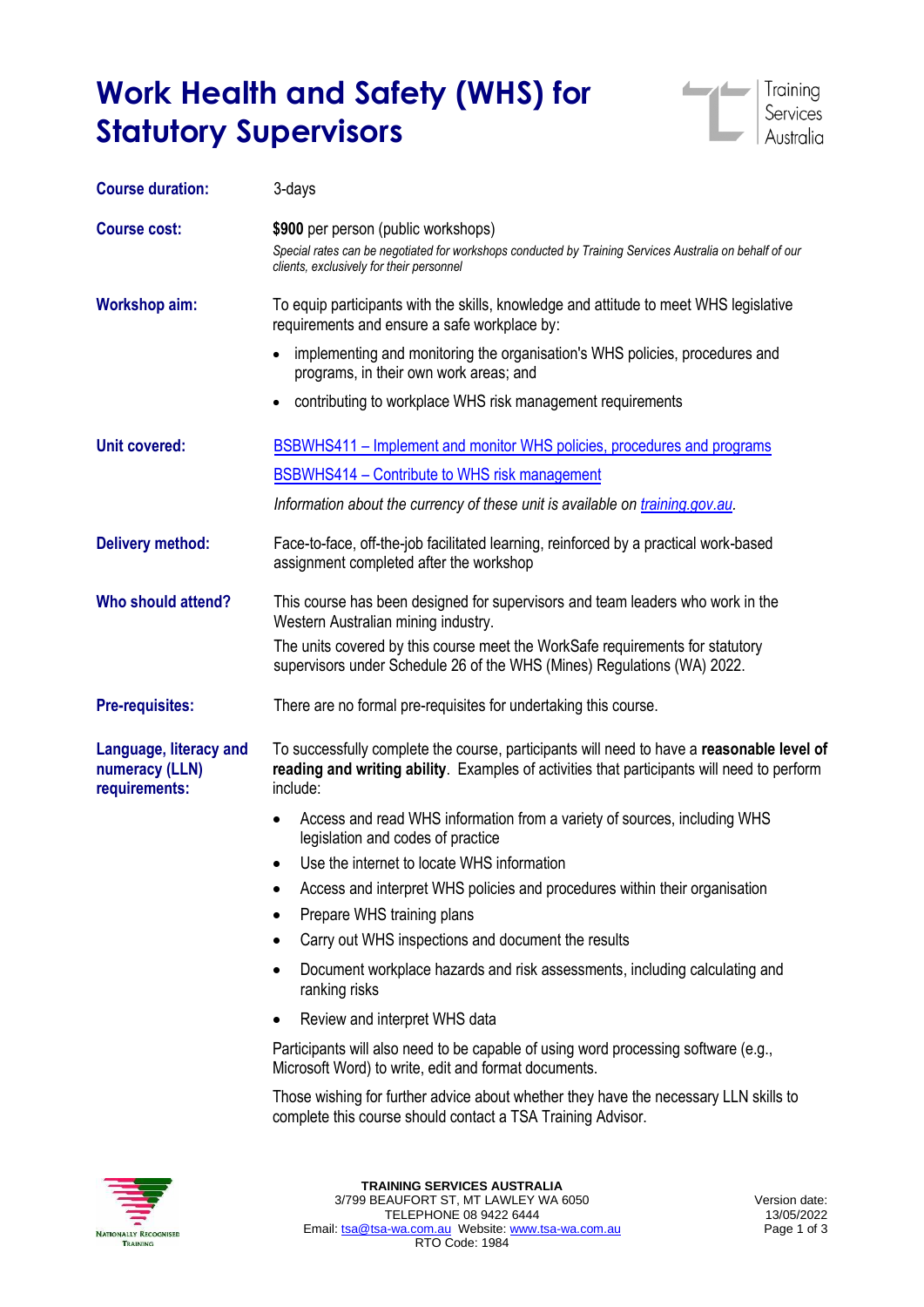## **Work Health and Safety (WHS) for Statutory Supervisors**



| <b>Access to a workplace</b><br>environment: | To complete the assessment component of this course, participants need to be working<br>in, or have access to, a mining-based workplace in which they are able to take<br>responsibility for the work health and safety of a team. Ideally, this will be a workplace<br>where they are currently a supervisor or team leader. |
|----------------------------------------------|-------------------------------------------------------------------------------------------------------------------------------------------------------------------------------------------------------------------------------------------------------------------------------------------------------------------------------|
| <b>Pre-course work:</b>                      | Before attending the workshop, participants are encouraged to do some research into<br>their organisation's WHS policies and procedures, and to locate and familiarise<br>themselves with:                                                                                                                                    |
|                                              | Their organisation's WHS policy                                                                                                                                                                                                                                                                                               |
|                                              | An example of one of their organisation's health and safety procedures                                                                                                                                                                                                                                                        |
|                                              | Their organisation's WHS risk management policies, procedures and forms                                                                                                                                                                                                                                                       |
|                                              | Their organisation's incident / injury report form                                                                                                                                                                                                                                                                            |

**Homework:** Participants may be required to complete some work at home after each day of the course, in preparation for the following day.

### **Topics**

- Introduction to WHS
- Legislative and organisational framework for WHS
- Duties and responsibilities for WHS
- WHS communication and consultation
- WHS training
- Inspections and investigations
- WHS record keeping

### **Assessment**

The assessment for this course consists of:

- Assessment questions and activities to be completed on-course
- Post-course assessment activities based around WHS topics, including:
	- WHS training
	- WHS policies and procedures
	- Hazard identification and team consultation
	- Risk assessment and risk control
	- WHS record keeping
- Third party report from supervisor confirming practical application of competencies in the workplace



- Introduction to WHS risk management
- Identifying workplace hazards
- Assessing WHS risks
- Controlling and evaluating WHS risks
- Risk assessment examples